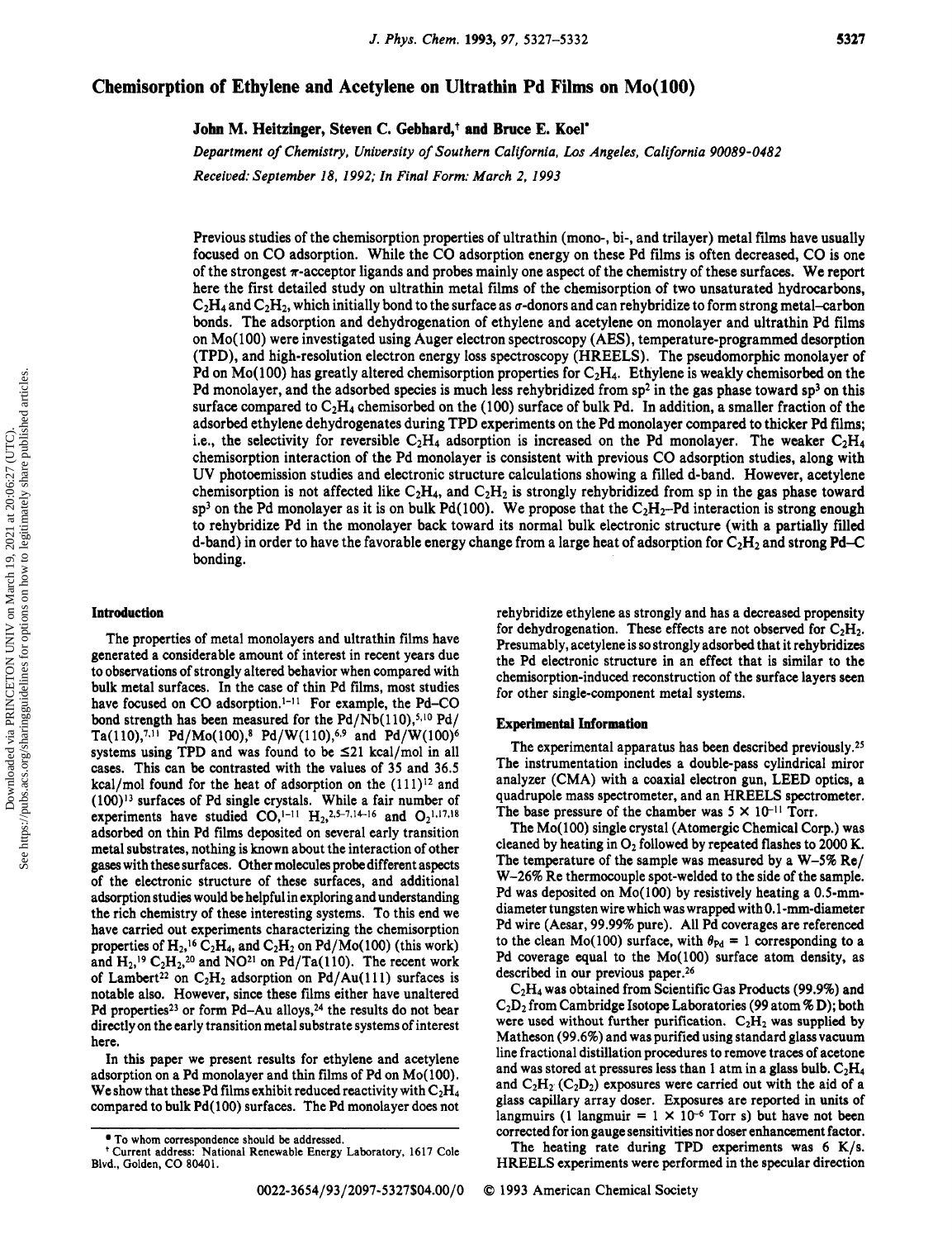

**Figure 1.**  $C_2H_4$  TPD spectra from several Pd films following 2.4-langmuir  $C_2H_4$  exposures at 150 K. The dashed curve is a  $C_2H_4$  TPD spectrum from clean Mo(100).

with <sup>a</sup> beam energy of 2.8 eV. The resolution varied between 68 and 86 cm<sup>-1</sup>. All HREELS spectra were recorded at 100 K. All adsorption experiments were performed on Pd films which had been annealed to 450 K in order to minimize any changes in the Pd film structure during subsequent annealing or TPD experiments.

We have recently described the growth and thermal stability of monolayer and ultrathin Pd films on Mo(100).26 These results will be briefly summarized here in the context of the present work. A Pd monolayer can be formed at <sup>150</sup> K that is pseudomorphic with the substrate lattice, and Pd films can be grown at this temperature with <sup>a</sup> small amount of layer disorder and/or nonideal layering. The monolayer is stable to 1250 K, but Pd in excess of one monolayer tends to agglomerate into three-dimensional crystallites upon annealing above 400 K. The average crystallite thickness was estimated to be four layers for Pd films annealed to 450 K. Due to this cluster formation, thicknesses reported for these films must be taken as indicating an average value since there will be <sup>a</sup> range of thicknesses present. The chemistry reported for these thicker films must be considered within this context. There is also evidence of the formation of <sup>a</sup> Pd-Mo alloy for thicker Pd films upon heating to <sup>1250</sup> K, but the temperature for the onset of alloying is not clear and could be as low as 600-800 K.

# **Results**

Ethylene  $(C_2H_4)$  Adsorption. Ethylene TPD spectra following large  $C_2H_4$  exposures (2.4 langmuirs) at 150 K are shown in Figure <sup>1</sup> as <sup>a</sup> function of Pd film thickness. This exposure gave a saturation coverage of  $C_2H_4$  on the clean Mo(100) surface. Signals at 2, 27, and 28 amu were monitored during TPD experiments. A  $C_2H_4$  TPD spectrum from clean Mo(100) is shown in Figure <sup>1</sup> (dashed curve) in order to evaluate the contribution of the back and edges of the Mo(100) single crystal to the  $C_2H_4$  signal from the Pd films. Only a small amount of  $C<sub>2</sub>H<sub>4</sub>$  desorbs at 206 K from the clean Mo(100) surface.<sup>27</sup> The  $C<sub>2</sub>H<sub>4</sub>$  desorption signal from Mo will be reduced by more than <sup>a</sup> factor of <sup>2</sup> following deposition of <sup>a</sup> Pd monolayer film, resulting in a very small contribution to the  $C_2H_4$  TPD spectra for the Pd films. While it is likely that chemisorption-induced changes occur



Figure 2.  $H_2$  TPD spectra from several Pd films following 2.4-langmuir  $C_2H_4$  exposures at 150 K. The dashed curve is a  $H_2$  TPD spectrum from clean Mo(100) which has been scaled to estimate the maximum contribution of the Mo(100) crystal to the  $H_2$  TPD signal from the Pd films.

in the Pd films, it is not likely that these changes expose the Mo( 100) substrate and result in contributions to the TPD spectra from the front face of the Mo(100) crystal. The contributions to the TPD spectra from Mo( 100) are relatively constant for the desorption products seen in this work  $(C_2H_4, H_2, C_2D_2,$  and  $D_2)$ as the Pd film thickness increases, and this would not be expected if these features were due to desorption from the front face of the Mo(100) crystal.

A single molecular  $C_2H_4$  desorption peak is seen at 247 K on the  $\theta_{\text{Pd}} = 0.9$  film. The activation energy for molecular C<sub>2</sub>H<sub>4</sub> desorption is estimated to be <sup>15</sup> kcal/mol using Redhead analysis28 and assuming first-order kinetics and <sup>a</sup> preexponential factor of  $10^{13} s^{-1}$ . As the Pd coverage increases, this peak shifts to slightly higher temperature and appears at 279 K for  $\theta_{\text{Pd}} = 5.1$ . At a Pd thickness of greater than 20 layers, the TPD spectrum has  $C_2H_4$ peak temperatures close to that obtained for  $C_2H_4$  desorption from Pd(100), although the relative intensity of the lowtemperature peak on the thick Pd film is somewhat larger than that obtained from  $C_2H_4$  desorption from bulk Pd(100).<sup>29</sup> Figure 1 clearly shows  $C_2H_4$  to be more weakly bound to the Pd monolayer than to the thick ( $\geq$  20 layers) Pd films, where some C<sub>2</sub>H<sub>4</sub> desorption occurs with an activation energy of <sup>17</sup> kcal/mol.

Figure 2 shows  $H_2$  TPD spectra following saturation  $C_2H_4$ exposures at 150 K as <sup>a</sup> function of Pd film thickness. These spectra were taken concurrently with the  $C_2H_4$  TPD spectra shown in Figure 1. We have included a  $H_2$  TPD spectrum following  $C_2H_4$  exposures on clean Mo(100) in Figure 2 (dashed curve). Since much more  $H_2$  desorption occurs on  $Mo(100)$ , this spectrum has been scaled to estimate the maximum possible contribution of the Mo(100) crystal (back face and edges) to the  $H_2$  TPD spectra from the Pd films. The scaling was done by modifying the size of the  $H_2$  TPD spectrum from Mo(100) until the intensity was less than or equal to the intensity of the  $H_2$  signal from the Pd films at all points in the spectrum. The actual contribution to the  $H_2$  TPD signal by the back and edges of the Mo(100) crystal may in fact be smaller. On the  $\theta_{\text{Pd}} = 0.9$  film, a broad  $H<sub>2</sub>$  desorption peak at 316 K is observed. The small shoulder or peak at 350 K in this curve and also for the thicker films is due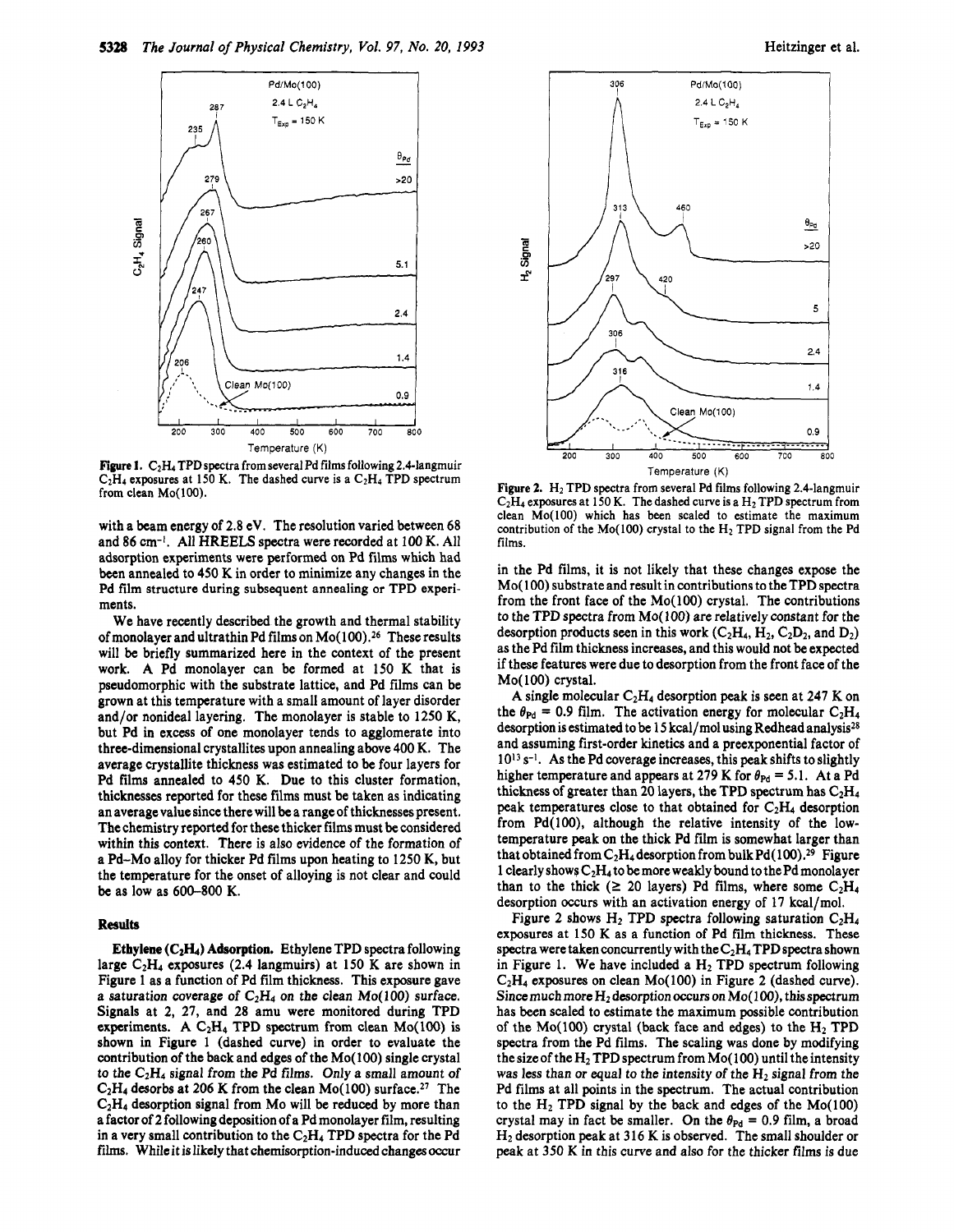

Figure 3. (a, top)  $C_2H_4$  TPD area as a function of Pd film thickness. (b, bottom)  $H_2$  TPD area as a function of Pd film thickness.

to desorption from the clean back and edges of the Mo(100) crystal. The peak at <sup>316</sup> K increases in size and shifts toward lower temperature as the Pd film thickness increases to  $\theta_{\text{Pd}} = 2.4$ . Upon increasing to  $\theta_{\text{Pd}} = 5$  this peak grows larger, and some higher temperature desorption is observed at 420 K. Hydrogen desorption from ethylene exposure on the 20-layer-thick film resembles that from  $C_2H_4$  exposure on bulk Pd(100).<sup>29</sup> Although the peak maxima appear at lower temperatures on the Pd film compared to Pd(100), the relative intensities of the two peaks are comparable. Since  $H_2$  desorption from hydrogen chemisorbed on the thin Pd films occurs in <sup>a</sup> temperature range from 200 to 400 K,<sup>16</sup> the H<sub>2</sub> peak at 306 K could be due to a desoprtion rate-limited process from low-temperature decomposition of  $C_2H_4$ . The  $H_2$  TPD peak at 460 K is rate limited by decomposition of some hydrocarbon species on the surface.

Figure 3a,b shows the  $C_2H_4$  and  $H_2$  TPD areas from Figures <sup>1</sup> and <sup>2</sup> as <sup>a</sup> function of Pd film thickness. The first data point is for the  $\theta_{\text{Pd}} = 0.9$  film (essentially a monolayer of Pd). Clean Mo(100) values are not shown since they are irrelevant to the point at hand, which is to see how the chemisorption properties of Pd are changed with increasing Pd film thickness. The  $C_2H_4$ curve in Figure 3a has a maximum at  $\theta_{\text{Pd}} = 1.4$  and then slowly decreases with Pd film thickness. About 20% more  $C_2H_4$  desorbs from the Pd monolayer than the thick Pd film. The corresponding H2 TPD area in Figure 3b has <sup>a</sup> minimum at <sup>a</sup> Pd film thickness of 1.4 layers and slowly increases with Pd film thickness in <sup>a</sup> complementary fashion to the molecular  $C_2H_4$  TPD area.

An HREELS spectrum of ethylene adsorbed on the Pd monolayer at <sup>100</sup> K is shown in Figure 4. Peaks in the loss spectrum are observed at 2980, 1525, 1235, and 865 cm $^{-1}$ . These peaks are due to the  $\nu$ (CH),  $\delta$ (CH<sub>2</sub>),  $\nu$ (CC), and CH<sub>2</sub>(def) modes, respectively. The energy loss assignments were made from comparisons with gas-phase ethylene<sup>30</sup> and ethylene adsorbed on bulk  $Pd(100)^{29}$  and  $Pt(111)^{31}$  as listed in Table I. Also included in this table are values for Zeise's salt<sup>32</sup> and  $C_2H_4Br_2$ <sup>33</sup> since they are model compounds for  $\pi$ -bonded and di- $\sigma$ -bonded ethylene, respectively. In comparing these values, the vibrational frequencies of ethylene adsorbed on the Pd monolayer most closely resembles the vibrational frequencies of Zeise's salt; ethylene is  $\pi$ -bonded on the Pd monolayer. Two discrepancies in the vibrational spectra hint that things may be more complicated than this simple picture. The CH<sub>2</sub>(def) and  $\nu$ (CH<sub>2</sub>) frequencies differ from Zeise's salt by about 100 cm<sup>-1</sup>. The  $\nu$ (CH<sub>2</sub>) peak is



Figure 4. HREELS spectrum of  $C_2H_4$  adsorbed on a  $\theta_{\text{Pd}} = 1.1$  film at 150 K.

TABLE I: Comparison of Vibrational Frequencies (cm-1) for Adsorbed  $C_2H_4$ ,  $C_2H_4Br_2$ , and Zeise's Salt

| mode                        | Pd<br>monolaver | bulk<br>Pd(100) <sup>a</sup> | Zeise's<br>salt <sup>b</sup> | $C_2H_4Br_2^c$ | $C_2H_4/$<br>Pt(111) <sup>d</sup> | gas <sup>e</sup> |
|-----------------------------|-----------------|------------------------------|------------------------------|----------------|-----------------------------------|------------------|
| $\nu$ (CH <sub>2</sub> )    | 2980            | 2980                         | 3079                         | 3005           | 3000                              | 3026             |
| $\delta$ (CH <sub>2</sub> ) | 1525            | 1455                         | 1515                         | 1420           | 1430                              | 1342             |
| $\nu$ (CC)                  | 1235            | 1135                         | 1243                         | 1019           | 1050                              | 1623             |
| $CH2$ def                   | 865             | 920                          | 975                          | 1278           | 980                               | 1023             |
| $\nu(PdC)$                  | 439             | 390                          |                              |                | 470                               |                  |

<sup>a</sup> Reference 29a.<sup>b</sup> K[(C<sub>2</sub>H<sub>4</sub>)PtCl<sub>3</sub>]; ref 32.<sup>c</sup> Gauche form, A modes only; ref 33.  $d$  Reference 31.  $f$  A<sub>1</sub> modes only, ref 30.

TABLE II: Comparison of the  $\pi\sigma$  Parameter for  $C_2H_4$ Adsorbed on Several Surfaces

| system    | πσ   | ref | system        | πσ   | ref       |
|-----------|------|-----|---------------|------|-----------|
| $C2H4Br2$ | 1.0  | 30  | Pd/Mo(100)    | 0.39 | this work |
| Pt(111)   | 0.92 | 31  | Zeise's salt  | 0.38 | 32        |
| Ni(100)   | 0.83 | 50  | Cu(100)       | 0.21 | 51        |
| Pd(100)   | 0.78 | 34  | $Ag(110) + O$ | 0.14 | 52        |
| Pd(111)   | 0.43 | 37  | $C_2H_4(g)$   | 0.0  | 30        |
| Pd(110)   | 0.39 | 42  |               |      |           |

very broad, with an appreciable intensity near  $3100 \text{ cm}^{-1}$ , and might be due to the presence of two types of adsorbed  $C_2H_4$ species.

A measure of the hybridization of  $C_2H_4$  adsorbed on metal surfaces is the  $\pi\sigma$  parameter<sup>34</sup> defined by

$$
\pi\sigma(C_2H_4) = \frac{\frac{(1623 \text{-band I})}{1623} + \frac{(1342 \text{-band II})}{1342}}{0.366} \tag{1}
$$

where band I refers to the higher frequency and band II to the lower frequency of the  $\nu$ (CC)- $\delta$ (CH<sub>2</sub>) pair. Table II lists the  $\pi\sigma$ parameter for  $C_2H_4$  adsorbed on several surfaces. This parameter is 0 for gas-phase  $C_2H_4$ , 0.38 for Zeise's salt, and 1 for  $C_2H_4Br_2$ . For ethylene adsorbed on the Pd monolayer,  $\pi\sigma(C_2H_4) = 0.39$ whereas on bulk Pd(100)  $\pi\sigma(C_2H_4) = 0.78^{34}$  This indicates that considerably less rehybridization of  $C_2H_4$  from  $sp^2$  to  $sp^3$ occurs on the monolayer relative to bulk Pd(100).

Acetylene  $(C_2H_2$  and  $C_2D_2$ ) Adsorption. Acetylene TPD spectra following large  $C_2D_2$  exposures (2.4 langmuirs) at 150 K are shown in Figure 5 as a function of  $\theta_{\text{Pd}}$ . This exposure resulted in a saturation  $C_2D_2$  coverage on the clean Mo(100) surface.  $C_2D_2$  is seen to desorb from clean Mo(100) in a broad peak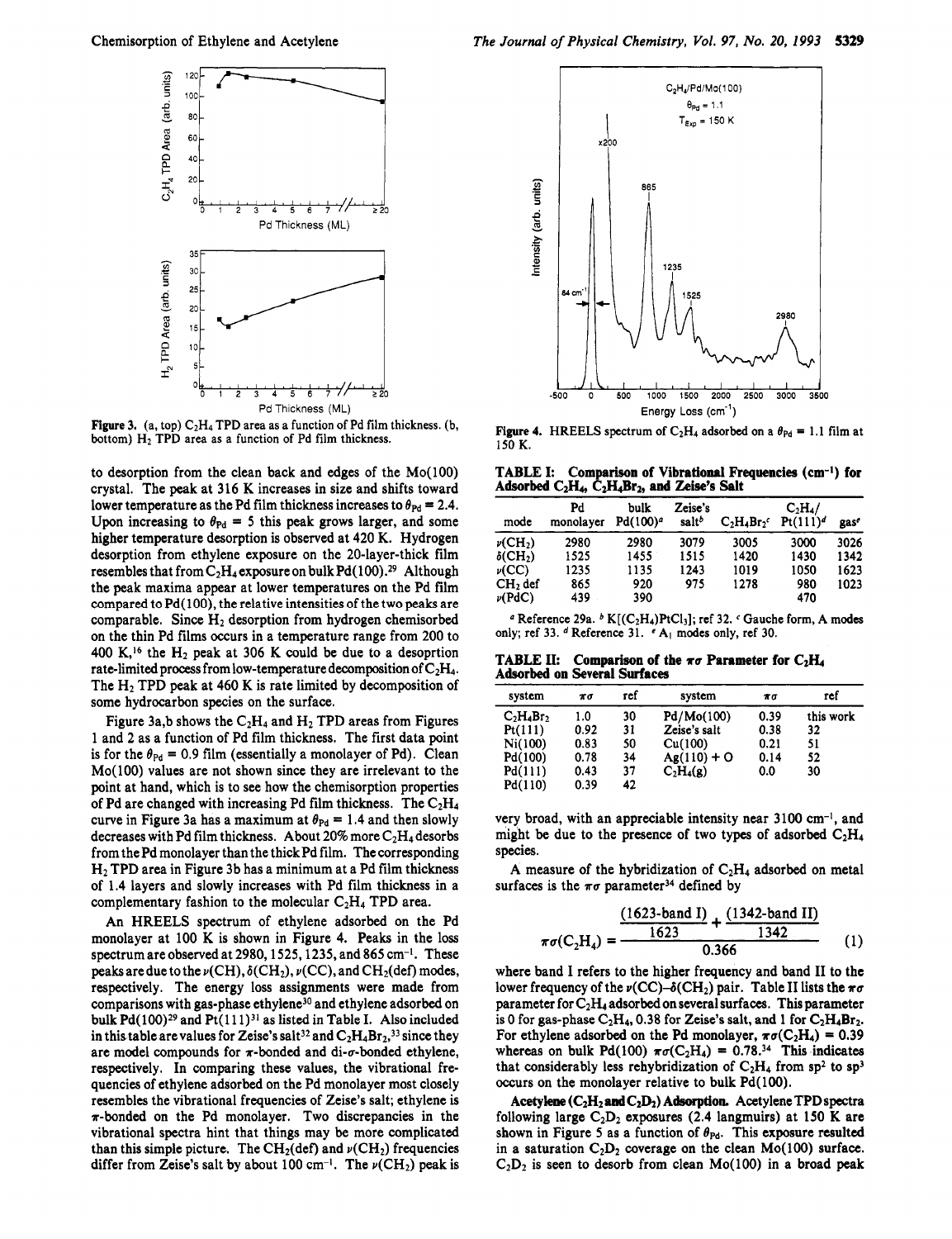

**Figure 5.**  $C_2D_2$  TPD spectra from several Pd films following 2.4-langmuir  $C_2D_2$  exposures at 150 K. The dashed curve is a  $C_2D_2$  TPD spectrum from Mo(100).

centered at 260 K as shown by the dashed curve in Figure 5. As in Figure 1, we estimate that the contribution of this spectrum to those from Pd is more than a factor of 2 smaller than shown by the dashed curve. On the monolayer Pd film, desorption of acetylene has <sup>a</sup> broad two peak structure with peak maxima at 258 and 349 K. This is similar to acetylene desorption from bulk Pd(100) where <sup>a</sup> broad plateau extending from <sup>188</sup> to 350 K is observed.<sup>35</sup> On the film with  $\theta_{\text{Pd}} = 3.2$ , the high-temperature peak is gone and <sup>a</sup> broad peak occurs at 244 K. This peak shifts down in temperature and narrows somewhat for thicker Pd films.

 $D_2$  desorption was also monitored during the previous TPD experiments following saturation  $C_2D_2$  exposures (2.4 langmuirs) on the Pd films. This is shown in Figure 6. The dashed curve in Figure 6 is a  $D_2$  TPD spectrum from clean Mo(100) following  $C_2D_2$  exposure. This spectrum has been scaled to estimate the maximum possible contribution of the Mo(100) crystal (back face and edges) to the  $D_2$  TPD spectra from the Pd films by using the same procedure as was used for the  $H_2$  TPD spectra following  $C_2H_4$  exposures. Looking at the peak near 630 K reveals that the actual contribution to the  $D_2$  TPD signal is likely to be much smaller than that shown. The TPD spectrum of  $D_2$  from the Pd monolayer has <sup>a</sup> broad plateau with maxima at <sup>328</sup> and <sup>443</sup> K and <sup>a</sup> long tail extending to 700 K. This has the general shape and temperature range for hydrogen desorption from bulk Pd- (100) surfaces following acetylene exposures.35 Differences are observed in the onset temperature for hydrogen desorption, which is lower on the Pd monolayer, and the result that there is only one peak at <sup>418</sup> K followed by <sup>a</sup> long plateau on bulk Pd(100). The  $D<sub>2</sub>$  TPD spectra change continuously as the Pd thickness increases. The onset of desorption becomes sharper as the peak initially at <sup>328</sup> K shifts down to 256 K, and new peaks are seen at 399 and 488 K. The final temperature for liberation of  $D_2$ from the surface due to complete dehydrogenation of adsorbed hydrocarbon species is not dependent on  $\theta_{\text{Pd}}$ .

Several groups have investigated the cyclotrimerization of  $C_2H_2$ to benzene on Pd surfaces (see ref <sup>22</sup> and the references therein). This reaction occurs readily on the  $Pd(111)$  surface, but to a much smaller extent on the Pd(110) surface. Benzene desorption was monitored during our experiments to see whether the cyclotrimerization reaction would occur on Pd films deposited on Mo(100). No  $C_6H_6$  desorption was observed for any of the Pd films studied. This is probably due to the reaction being highly structure sensitive. Evidently, distortions in the Pd-Pd distances



 $T_{Exp} = 150 K$ 637 Signal  $\frac{\theta_{\text{Pd}}}{\sigma}$ 20 c, 8 443 328  $3.2$ Clean Mo(100) 637 200 300 400 500 600 700  $\overline{800}$ Temperature (K)

Pd/Mo(100)

 $2.4 L C<sub>2</sub>D<sub>2</sub>$ 

Figure 6.  $D_2$  TPD spectra from several Pd films following 2.4-langmuir  $C_2D_2$  exposures at 150 K. The dashed curve is a  $D_2$  TPD spectrum from clean Mo(100) which has been scaled to estimate the maximum contribution of the Mo(100) crystal to the  $D_2$  TPD signal from the Pd films.



**Figure 7.** HREELS spectrum of  $C_2H_2$  adsorbed on a  $\theta_{\text{Pd}} = 1.1$  film and a  $\theta_{\text{Pd}} \ge 20$  film at 150 K. Also shown is an HREELS spectrum of  $C_2D_2$ on a  $\theta_{\text{Pd}} = 1.1$  film (bottom spectrum).

or the overall geometric structure for these Pd films deposited on Mo(100) cause benzene formation to be suppressed.

In summary, regarding the  $C_2D_2$  and  $D_2$  TPD curves after  $C_2D_2$  exposure, the Pd monolayer resembles Pd(100) bulk single crystal surfaces while thicker films have D<sub>2</sub> TPD spectra "richer" in structure than that seen on Pd(100) surfaces, obviously due to several Pd sites being exposed for reaction. The  $D_2$  peaks show that discrete dehydrogenation reactions occur, pointing to different surface species and possible changes in the dehydrogenation mechanism with increasing  $\theta_{\text{Pd}}$ .

Figure 7 shows vibrational spectra of  $C_2D_2$  and  $C_2H_2$  following saturation exposures (2.4 langmuirs) on <sup>a</sup> Pd monolayer at 150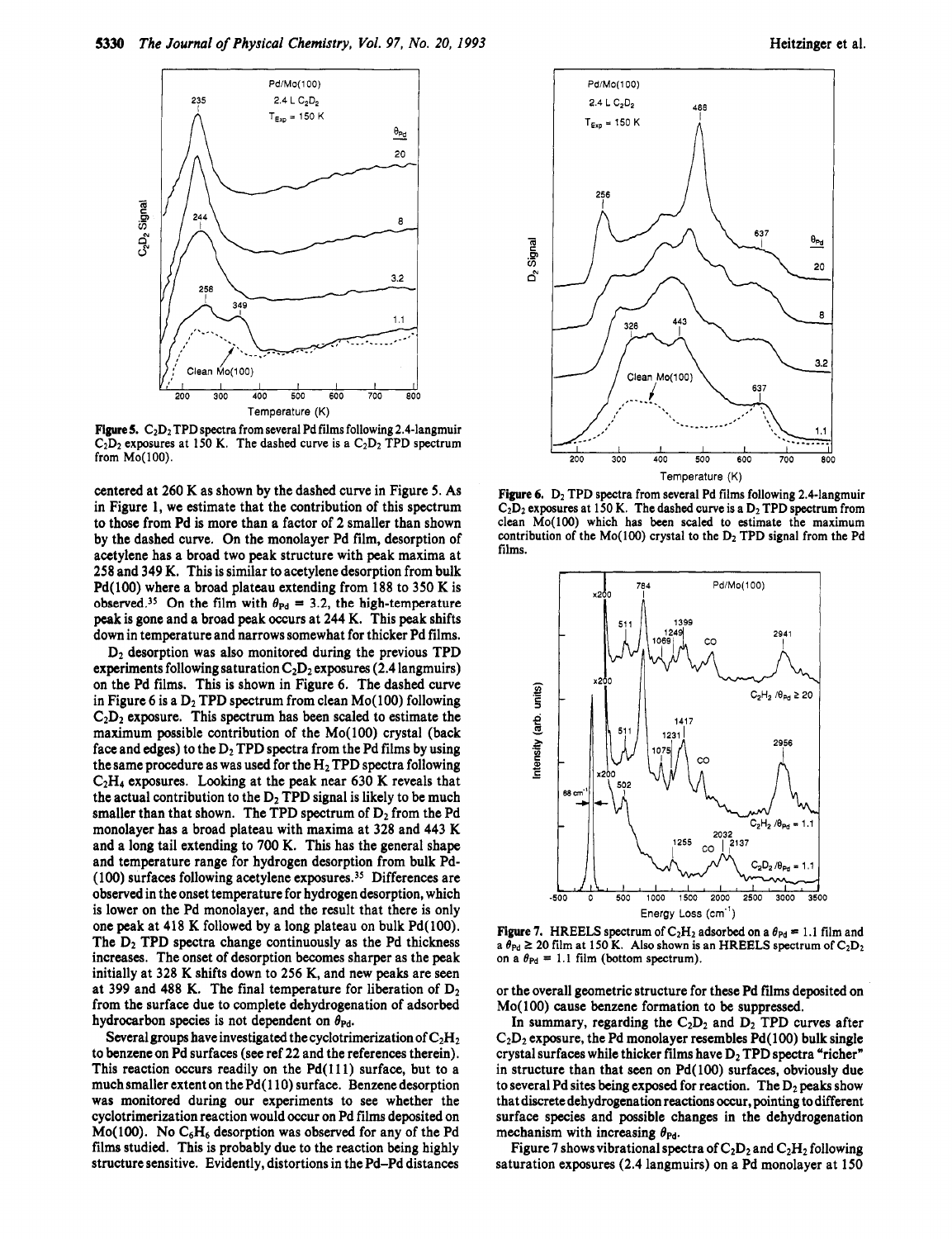K. On the basis of comparison with gas-phase  $C_2H_2 (C_2D_2)^{30}$ and adsorbed  $C_2H_2(C_2D_2)$  on Pd(100),<sup>36</sup> and by utilizing isotope shifts, we assign the loss peaks in the  $C_2H_2$  spectrum at 2956, 1417, 1231, 1075, 784, and 511 cm<sup>-1</sup> as due to  $\nu$ (CH),  $\delta$ (CH),  $\nu(CC)$ ,  $\rho(CH)_{asym}$ ,  $\rho(CH)_{sym}$ , and  $\nu(PdC)$  modes, respectively.  $C_2D_2$  loss peaks at 2137, 2032, 1255, and 502 cm<sup>-1</sup> are assigned as due to  $\nu(CD)$ ,  $\nu(CD)$ ,  $\nu(CC)$ , and  $\rho(CD)$  modes, respectively. The observed vibrational frequencies of  $C_2H_2$  on the  $\theta_{\text{Pd}} = 1$  film on Mo(100) are attributed to strongly rehybridized acetylene as evidenced by the low  $\nu$ (CH) and  $\nu$ (CC) frequencies at 2956 and 1231 cm<sup>-1</sup>, respectively. The very broad ( $\approx$ 250 cm<sup>-1</sup>)  $\nu$ (CH) mode suggests that there may in fact be more than one type of adsorbed  $C_2H_2$ . This is more evident in the HREELS spectrum for  $C_2D_2$  which has two  $\nu$ (CD) peaks which are resolved. However, there is no evidence of a  $\pi$ -bonded or slightly rehybridized  $C_2H_2$ species on the Pd monolayer. Only small shifts in the position of the HREELS peaks are observed when compared to bulk Pd- (100).36. This indicates that, unlike ethylene, the extent of rehybridization is nearly the same for  $C_2H_2$  on a Pd monolayer on  $Mo(100)$  as it is for  $C_2H_2$  on bulk Pd(100). An HREELS spectrum of a saturation exposure (2.4 langmuirs) of  $C_2H_2$  on a thick Pd film at <sup>150</sup> K is also shown in Figure 7. It is similar to that from the Pd monolayer and bulk Pd(100).

### Discussion

It is desirable to control the chemistry that occurs at metal surfaces for many applications. One method to achieve this goal is to chemically alter the surface properties of <sup>a</sup> metal by forming monolayer or thin films of the metal on <sup>a</sup> different metal substrate. The bonding interactions between the film and substrate can change the properties of the film. Pd monolayers on early transition metals have been shown to have altered (reduced) CO interactions, and now we have shown that the interaction of ethylene with Pd can be modified similarly from bulk Pd single crystal surfaces by making ultrathin Pd films on Mo(100). The Pd monolayer shows the largest changes and some of the chemisorption properties can be varied or "tuned" by changing the Pd film thickness, although the origin of this tuning is not clear as yet. The lower ethylene desorption temperature from <sup>a</sup> monolayer Pd film compared to that observed for ethylene desorption from bulk Pd indicates a slightly weaker  $Pd-C_2H_4$ bond on the Pd monolayer surface. This is consistent with the observed vibrational spectrum which indicates that little rehybridization from gas phase  $(sp<sup>2</sup>)$  occurs upon chemisorption. The bilayer Pd film has properties similar to the monolayer, but <sup>a</sup> return to bulk Pd behavior is seen as the Pd coverage increases to about five monolayers.

Ethylene adsorption has been studied previously on the  $(111),$ <sup>37-39</sup> (100),<sup>29,34</sup> and (110)<sup>40-42</sup> surfaces of bulk Pd single crystals. Only 8% of the adsorbed ethylene dehydrogenates on Pd(111) for saturation coverages while approximately one-third dehydrogenates on Pd(100) and two-thirds dehydrogenates on  $Pd(110)$  for saturation  $C_2H_4$  coverages at exposure temperatures below <sup>100</sup> K. The amount of rehybridization from gas-phase  $C_2H_4$  also varies considerably among these Pd surfaces (see Table II). Ethylene is more rehybridized toward sp3 on the Pd(100) surface  $(\pi\sigma(C_2H_4) = 0.78)$  than on the Pd(111)  $(\pi\sigma(C_2H_4) =$ 0.43) or Pd(110) ( $\pi\sigma(C_2H_4) = 0.39$ ) surfaces. The  $\pi\sigma$  parameter observed for the Pd(110) surface is identical to the  $\pi\sigma$  parameter obtained for the Pd monolayer on Mo(100) and supports our claim that  $C_2H_4$  is  $\pi$ -bonded on the Pd monolayer. This should not necessarily be taken to indicate that the Pd monolayer has <sup>a</sup> geometric structure similar to Pd( 110), since the Pd monolayer is pseudomorphic with the Mo(100) substrate and thus has an expanded Pd( 100) lattice but, instead, indicates that the bonding of adsorbed  $C_2H_4$  is similar on the two surfaces.

The altered  $C_2H_4$  chemisorption properties of these thin Pd films may be explained in terms of their altered electronic structure. It is generally believed that ethylene bonding to transition metal surfaces is similar to that which occurs between  $\pi$  acids and transition metals in organometallic complexes.<sup>43</sup> Within this context, the filled  $C_2H_4 \pi$  orbital donates its electrons to vacant  $d_{\sigma}$  orbitals of the metal while the empty  $C_2H_4 \pi^*$  orbital accepts electrons from filled  $d<sub>x</sub>$  orbitals of the metal. The amount of back-donation is thought to be the dominating factor in determining the extent of rehybridization. It is clear from the value of the  $\pi\sigma$  parameter of 0.39 that C<sub>2</sub>H<sub>4</sub> is much less rehybridized on the Pd monolayer than on bulk Pd(100). This result is consistent with calculations of the electronic structure for a Pd monolayer on early transition metals.<sup>44</sup> The  $\sigma$ -donor bond formed by the interaction of the  $\pi$  orbital of ethylene is less effective since the d band of Pd in the monolayer is filled. Since the Pd band is fully occupied (or even if the <sup>d</sup> orbitals of Mo and Pd are extensively involved in bonding), the resulting Pd d band will have <sup>a</sup> lowering of energy overall and the energy gap between the Pd d band and the  $\pi^*$  orbital of  $C_2H_4$  will be increased leading to smaller overlap and less back-donation. Both of these effects weaken the  $C_2H_4$ -Pd bond and decrease the rehybridization upon adsorption. This interpretation suggests that the Pd monolayer has chemisorption properties similar to the group IB metals (Cu, Ag, and Au) which have filled d-bands. However, the desorption temperature for  $C_2H_4$  on the Pd monolayer is 100 K higher than observed for Ag(100),<sup>45</sup> and a significant amount of  $C_2H_4$ dehydrogenation occurs on the Pd monolayer while no dehydrogenation is seen on Ag(111).<sup>46</sup> Thus, while the chemisorption properties of ethylene on the Pd monolayer approach that of ethylene on Ag, it is clear that there are still significant differences.

Recent XPS data taken by Goodman and co-workers<sup>47</sup> have shown Pd monolayers on several early transition metal substrates to have Pd(3d) core levels shifted to higher binding energy when compared to the surface core levels of Pd(100). These shifts of the Pd(3d) core levels have been interpreted as being due to charge transfer from the Pd to the underlying substrate, leaving <sup>a</sup> partial positive charge on the Pd. Regardless of the origin of these shifts, the shift of the Pd valence <sup>d</sup> band to higher binding energy is consistent with previous UPS studies<sup>48,49</sup> and theoretical calculations.44 This shift explains the chemistry which we have observed on <sup>a</sup> number of Pd monolayers on early transition metal substrates, i.e., <sup>a</sup> surface with <sup>a</sup> reactivity that approaches that of Ag.<sup>5,7,8,10,11,16,19-21,23</sup>

Somewhat surprisingly, the chemistry of acetylene on the Pd monolayer is similar to that observed on bulk Pd surfaces. We expected to see <sup>a</sup> reduced chemisorption interaction, similar to that for  $H_2$ , CO, and  $C_2H_4$ . However, both the TPD and HREELS spectra of acetylene on the Pd monolayer resemble those from acetylene adsorbed on Pd(100) single crystals. We propose that even though the Pd-Mo interaction alters or rehybridizes the Pd electronic structure in such <sup>a</sup> fashion that weak  $Pd-C<sub>2</sub>H<sub>2</sub>$  bonding would occur, the energy gain due to strong bonding of acetylene to Pd is enough to rehybridize Pd in the monolayer back toward its normal bulk electronic structure; i.e., it is more exothermic to make strongly bonded acetylene with covalent Pd-C bonds (with somewhat weakened Pd-Mo interactions) than to have a weak  $\pi$ -bonded acetylene species on an unmodified Pd monolayer (with somewhat stronger Pd-Mo interactions). The initial bonding of acetylene on the thick Pd films (20 layers) is the same as on the Pd monolayer, and the HREELS spectra of chemisorbed  $C_2H_2$  at low temperature remain nearly constant as the film thickness increases. However, the TPD spectra change as  $\theta_{\text{Pd}}$  increases. H<sub>2</sub> desorption occurs over <sup>a</sup> wider temperature range, and new desorption peaks are populated. This could be because the very strong chemisorption bonding of acetylene and the hydrocarbon fragments formed from decomposition cause additional changes in the morphology of the Pd film during the TPD experiments.